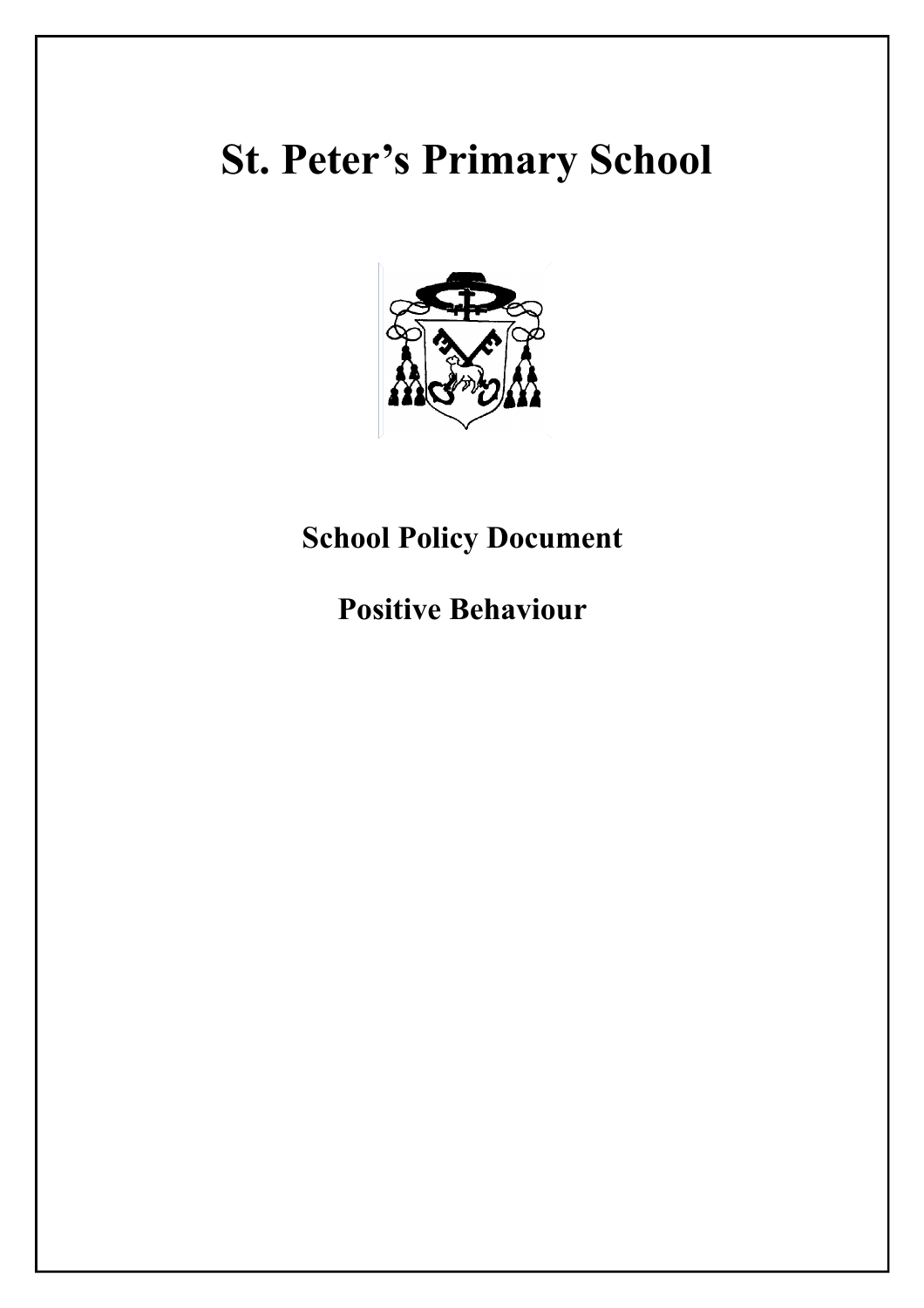**The establishing of positive behaviour is one of the pre-requisites for successful learning. Our aim is to ensure that every member of the school community feels valued and respected and that each person is treated well. The policy is therefore designed to support the way in which all members of the school can live and work together. It promotes an environment where everyone feels happy, safe and secure and is motivated to learn. It is designed to promote positive behaviour and to offer advice on how to improve behaviour. We believe that all children can be good role models and the celebration of pleasing behaviour is important. At times we have to challenge inappropriate behaviours. Predominantly, however, we guide our pupils towards acceptable behaviour through positive reinforcement. The school recognises the significance of outside factors on the behaviour of a pupil in school.**

**We treat all children fairly and will apply this policy in a consistent way. However, treating fairly does not always mean treating everyone the same. Children will have different needs, causes for their behaviour and choices. When a school rule is broken a range of consequences may be considered. A pastoral approach forms an important part of our discipline framework. This is generally of an informal nature and all teachers and classroom assistants have an important role to play. A word of praise or the immediate checking of misbehaviour are important first steps but it should include a deliberate attempt to build up an understanding of, and relationship with, the pupil. It should provide an awareness of any underlying problems the pupil may have.**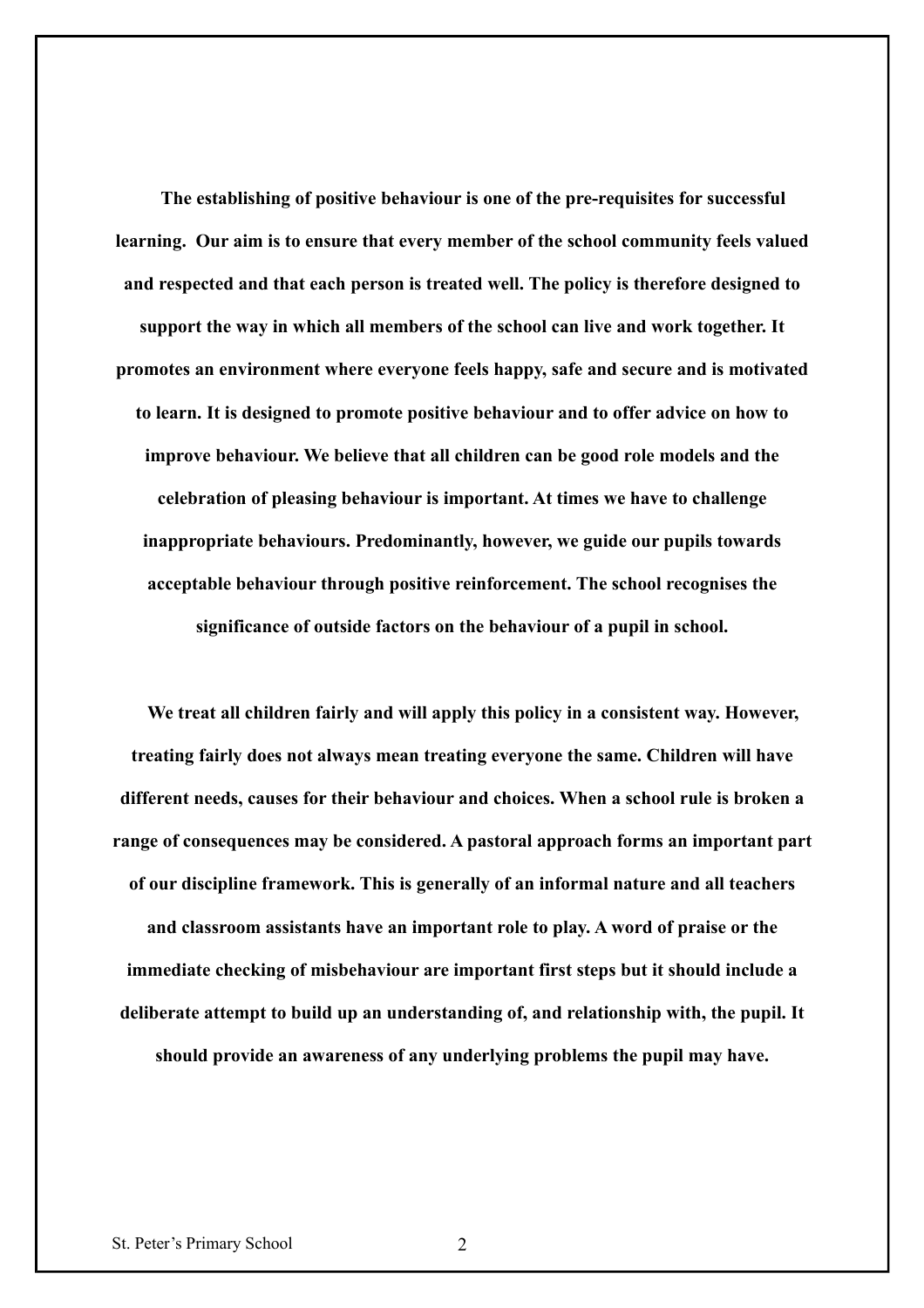## **Policy Statement**

The aim of positive behaviour at St. Peter's is to foster within the children those values, attitudes and skills necessary to develop the self-discipline which enhances their self-esteem and is needed for them to become compassionate and responsible citizens.

In order to fulfil this aim it is intended that the children should:

- Develop a respect for their physical appearance and a pride in their work and school surroundings.
- Develop a respect for their peers.
- Develop a respect for other children's opinions.
- Develop a respect for teachers, ancillary staff, visitors to the school and those in authority.
- Develop a respect for others' personal property.
- Develop a respect for communal property both within the school and in their environment.
- Be able to work within agreed classroom rules and school rules.
- Be able to work both co-operatively and independently.
- Be able to share space and resources.
- Be aware of the needs of others.
- Develop appropriate social manners.
- Develop the skills necessary to deal with conflict.
- Develop empathetic skills.
- Develop a sense of the individual as part of a community.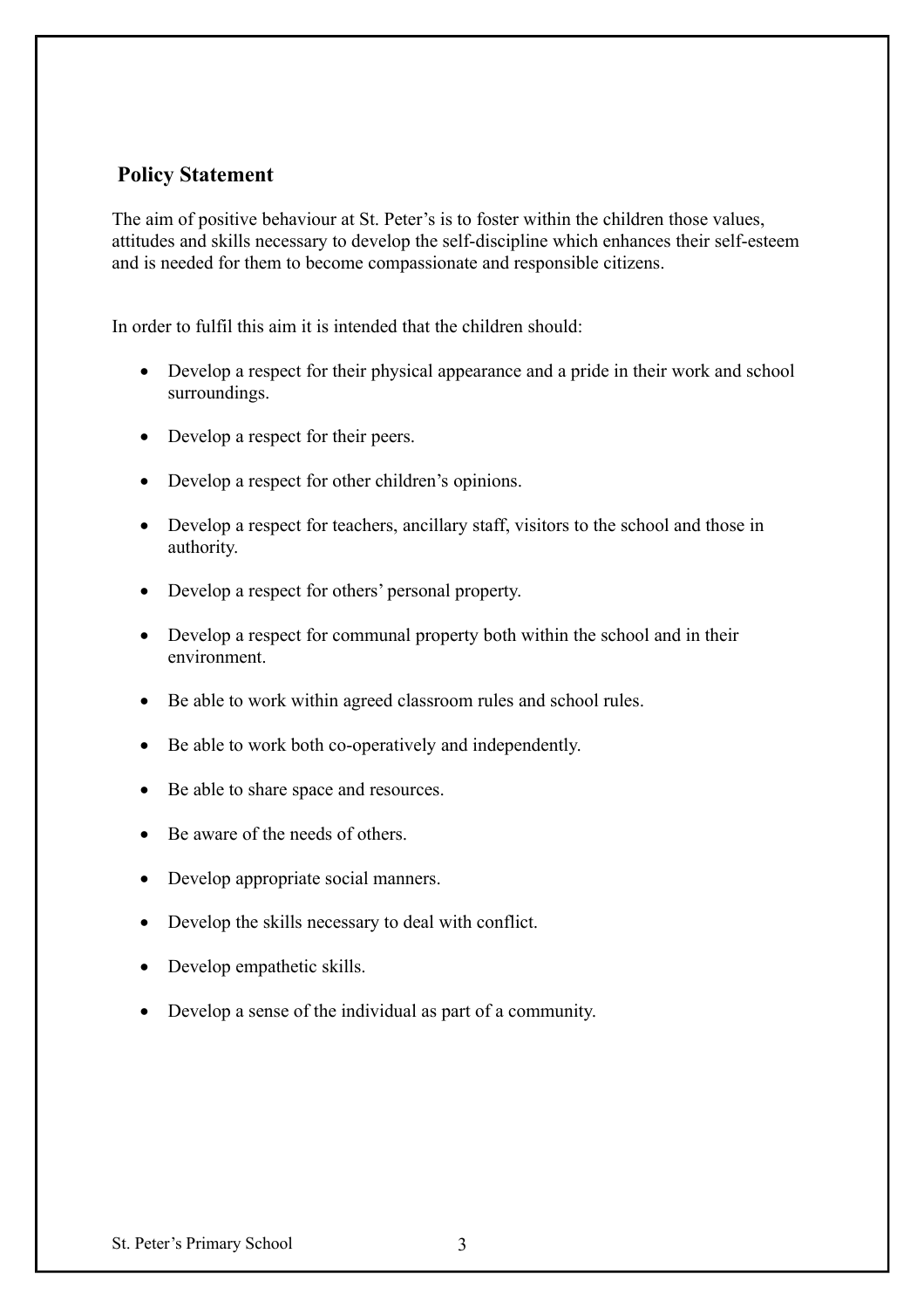## **RATIONALE**

St. Peter's Primary School bases its behaviour on the assumption that all members in the community of the school have rights and responsibilities and that these are maintained through a system of rules and routines. These rules and routines are designed to emphasise the positive behaviours while recognising the need to indicate disapproval of certain actions.

The policy recognises that teachers within the school have rights. These include the right:

- to teach
- to teach with the minimum of disruption
- to have appropriate resources
- to be safe
- to expect co-operation
- to appropriate training
- to be consulted, kept informed and be treated courteously
- to be supported
- to respect
- to have agreed rules and regulations obeyed
- $\bullet$  to criticise in a positive way

Similarly, pupils have rights which include the right:

- to be happy
- to respect
- to learn
- to be taught
- to feel safe and secure
- to be listened to
- to be treated fairly and equally
- to have the opportunity to avail of experiences within the school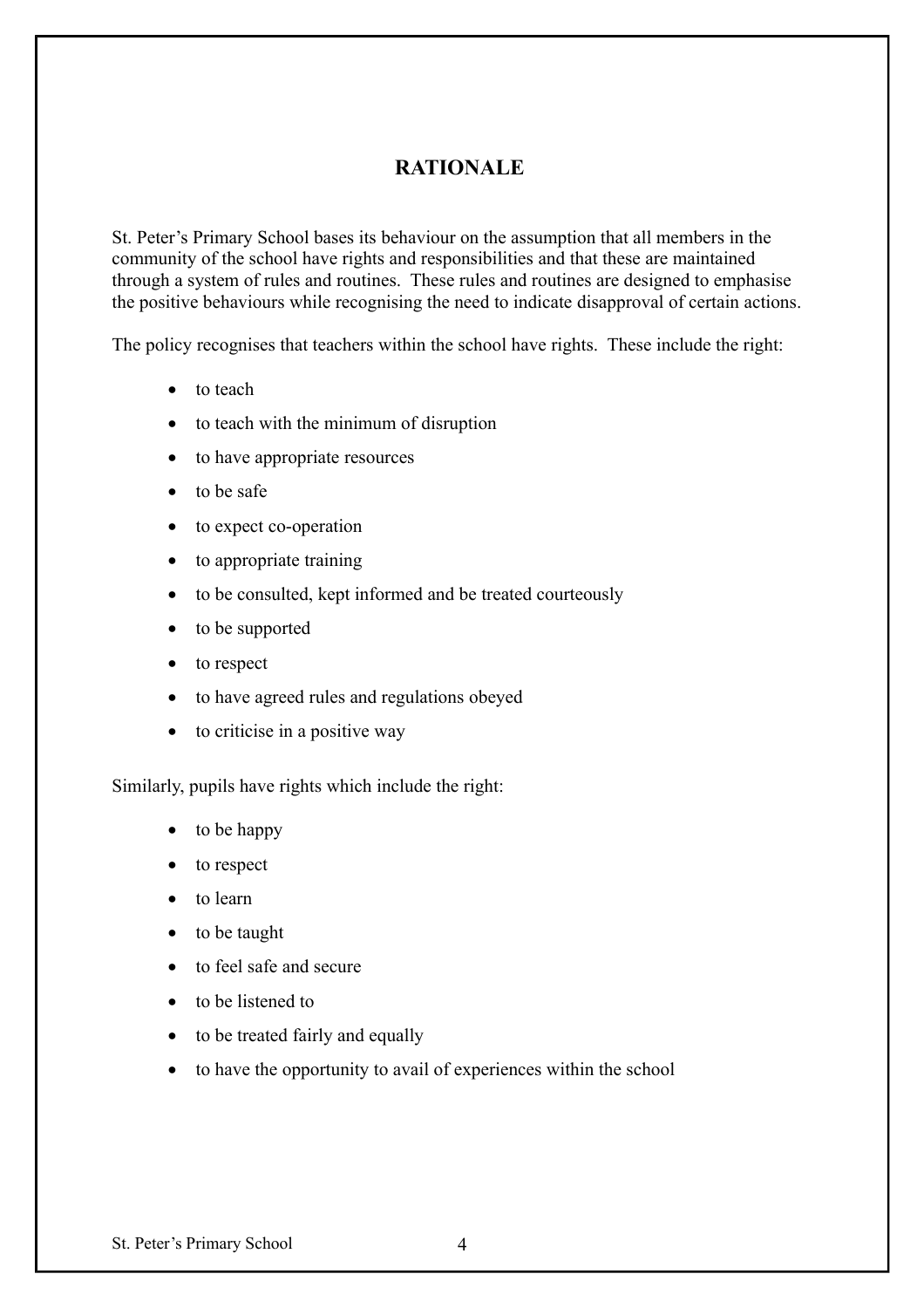The school recognises that behaviour can be learned through establishing rules and routines which are made explicit to the children. The school's rules and routines cover the following areas:

- coming to school rules
- $\bullet$  keeping school tidy rules
- $\bullet$  listening talking rules
- learning rules
- safety / movement rules
- treatment rules
- problem / conflict rules (see Appendix 1)

#### **A positive reward system**

In St. Peter's we actively search out and highlight behaviours which we want our children to employ.

Reasons for rewarding include:

- supporting school rules
- increasing the child's self-esteem
- creating a happy atmosphere
- changing undesirable behaviour
- raising the level of achievement
- encouraging work and effort
- showing that you appreciate the children's effort
- helping to form and develop the pupil/teacher bond
- helping to minimise aggression
- encouraging the repetition of desired behaviour
- because the children like praise
- because it makes the giver feel good

#### **What should we reward?**

- settling down to work, completing work
- neat work, good handwriting
- $\bullet$  tidying up
- homework completed
- concentrating
- unaccustomed good / improved behaviour
- behaving well / co-operating
- showing kindness, sharing
- appropriate playground behaviours
- staying in seat, putting up hand
- politeness
- punctuality, attendance
- being fair
- keeping rules

St. Peter's Primary School 5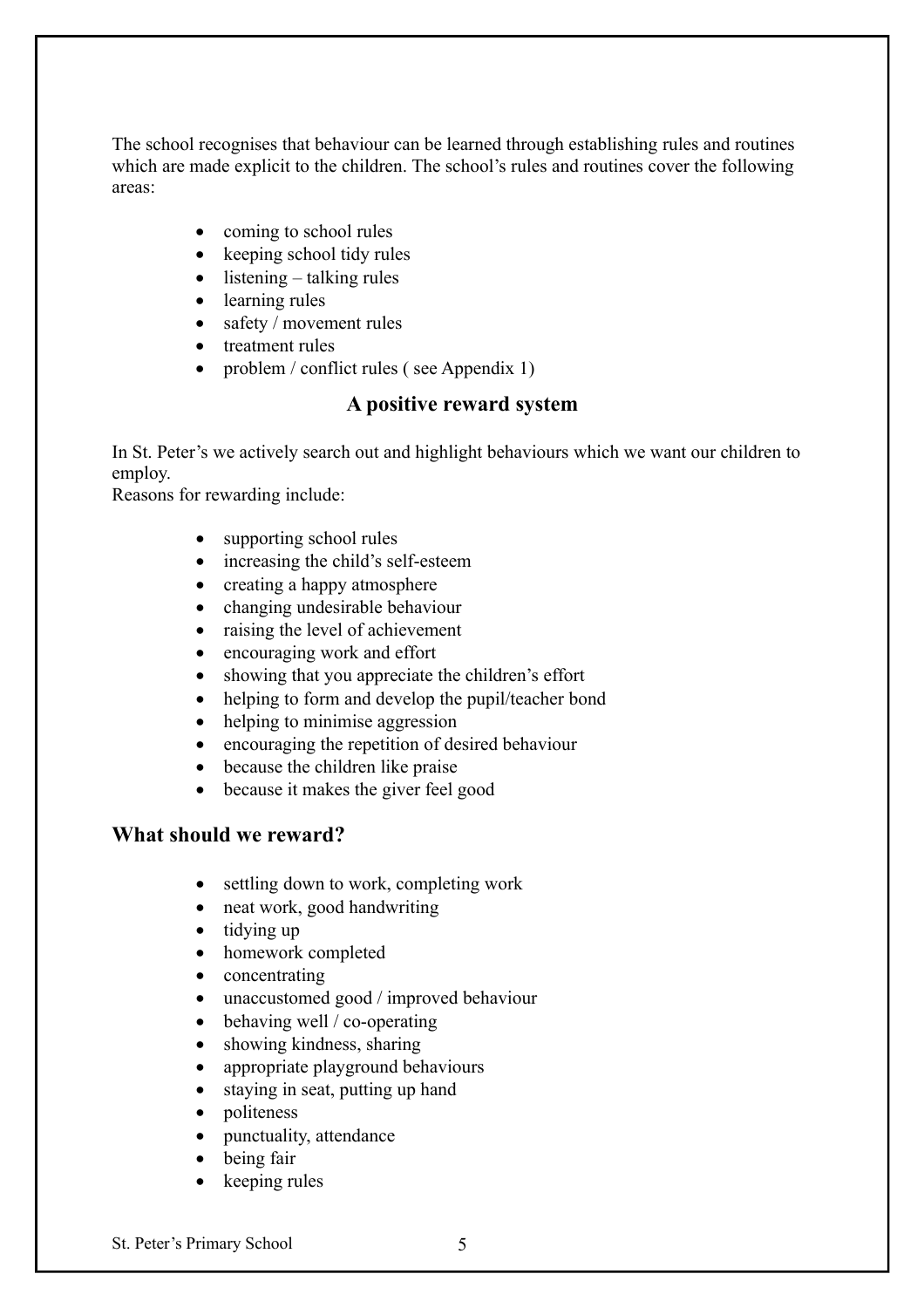$\bullet$  being enthusiastic / using initiative

## **The importance of rewards**

To promote positive behaviour, it is important to offer as wide a variety of rewards as possible. These may include:

- smiling, incidental prizes
- individual praise / public praise / class, whole school praise
- written praise, praising note to parents
- stickers, stars, points system,
- Star of The Week  $P1$ ,  $P2$ ,  $P3$
- Monthly Best Pupil, Best Effort Awards  $P4 P7$
- $\bullet$  Behaviour / handwriting awards P4 / P5
- pupils allocated responsibilities
- Principal's award
- Prefects / Buddies
- $\bullet$  displays of pupils' work / awards noticeboards, website
- homework pass

Within the classroom environment it is expected that the teacher will draw upon these and other rewards to effectively manage pupils' behaviour.

## **Managing unacceptable behaviour**

While a positive system of rewards and reinforcement will attempt to guide children towards self-discipline, the school has an agreed range of progressive sanctions to be applied when required.

## **Level 1 'I am reminding you how I expect you to behave…..'**

| Behaviour                            | Consequence / Action                              |
|--------------------------------------|---------------------------------------------------|
| • Distracting other children from    | Tactical ignoring                                 |
| learning                             | • Rule reminders / speak about the                |
| Answering back                       | behaviour you want to see                         |
| Disobey instructions                 | Move seats in class                               |
| Being untruthful                     | Time out in class / other room                    |
| Name calling and using minor bad     | • Loss of 5 minutes break time / lunch            |
| language                             | time                                              |
| Causing careless damage              | Informally speak to parent if not an<br>$\bullet$ |
| Not engaging in learning $-$ without | isolated incident                                 |
| good cause                           | Loss of privilege $-$ fun / extra activity        |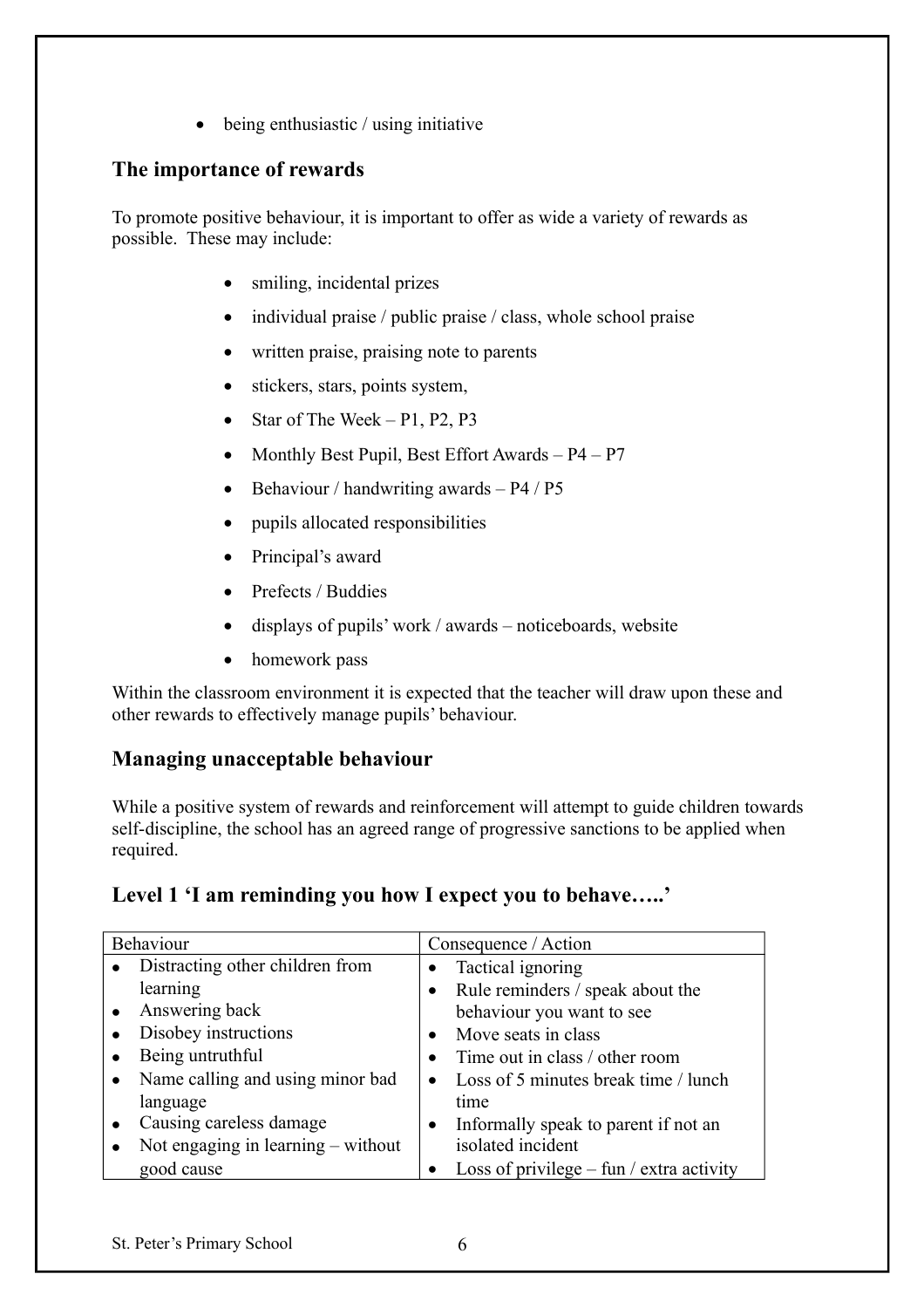|  |  | Warning given to be moved to Level 2 |
|--|--|--------------------------------------|
|--|--|--------------------------------------|

## **Level 2 'This behaviour is unacceptable……'**

| <b>Behaviour</b>                                                                                                                                                                                                                                             | Consequence                                                                                                                                                                                                                                                                                                                                                                          |
|--------------------------------------------------------------------------------------------------------------------------------------------------------------------------------------------------------------------------------------------------------------|--------------------------------------------------------------------------------------------------------------------------------------------------------------------------------------------------------------------------------------------------------------------------------------------------------------------------------------------------------------------------------------|
| Persistently using Level 1 behaviours<br>over a sustained period<br>Kicking, fighting, biting<br>Direct verbal abuse / bad language /<br>racist comments to any member of<br>the school community<br>Disruptive behaviour<br>Consistent poor effort in class | Question / feedback – What are you<br>$\bullet$<br>doing? What is going on? What is<br>happening? (appropriately firm)-<br>Avoid 'Why'<br>Reprimand, behaviour logged<br>Loss of break / lunch time play<br>Loss of major privilege<br>Time out / exiting $-$ partner teacher<br>Report to Vice – principal<br>Discussion with Principal<br>Parents contacted-Home / School<br>Diary |

## **Level 3 'This is serious misbehaviour…….'**

| <b>Behaviour</b>                      | Consequence                                |
|---------------------------------------|--------------------------------------------|
| Persistently using Level 2 behaviour  | Any of Level 2 consequences<br>$\bullet$   |
| Repeatedly using abusive, threatening | Loss of play for up to a week<br>$\bullet$ |
| behaviour                             | Parents informed / meeting with            |
| Bullying behaviour<br>$\bullet$       | principal                                  |
| Stealing                              | Referral to Board of Governors             |
| Vandalising school property /         | Suspension                                 |
| building                              | Expulsion                                  |
| Aggressive behaviour with intent to   |                                            |
| hurt / injure                         |                                            |
| Leaving school grounds without        |                                            |
| permission                            |                                            |

**The sanction of not representing the school in gaelic / soccer / netball etc. should not be invoked lightly and only used after repeatedly unacceptable behaviour. Prior notice should be given to the coach.**

**The sanction of missing break time may be used but pupils must be allowed to eat break and wear a coat.**

**Preventing pupils from participating in PE / Art lessons is not a legitimate sanction.**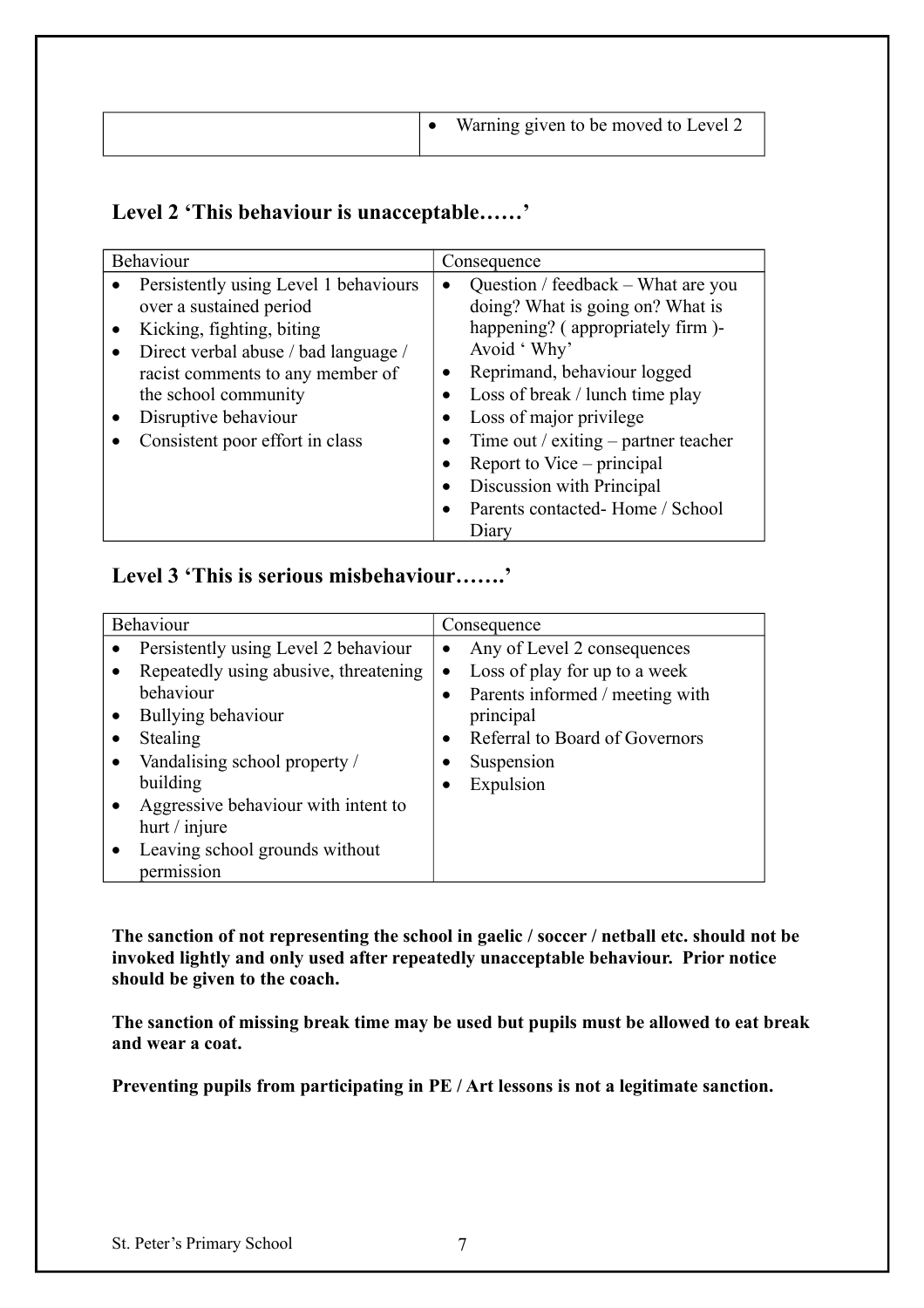## **Exiting**

- 1. If a child is exited, a written record should be kept. There should be a discussion with the child, the teacher and the support teacher on the day of the incident. If deemed necessary, a daily behaviour record should be started. ( Appendix 2 )
- 2. If a child is exited three times, senior management is informed and the class teacher arranges an interview with the parent.
- 3. If the behaviour persists, a more formal interview may take place with the Principal, teacher and parent. The child may be included in this interview.
- 4. A written record should be kept of persistent disruptive behaviour. The special needs co-ordinator should be contacted and a Behavioural IEP compiled.

At some point, we may seek the assistance of the Educational Psychology Service / Behavioural Support Services ( EA ) to assess the needs of the individual pupil. The Board of Governors may be informed, when the Principal deems it necessary.

## **Suspension / Expulsion**

If suspensions or expulsions are being considered, the guidelines and protocols issued by CCMS / EA will be followed.

## **The role of parents**

In order to maximise the effectiveness of our school's Positive Behaviour Policy, parents will be informed of the outlines of the school policy and on the rules and routines to support it. We will involve them in the promotion of good behaviour in their children through receiving positive feedback from the school. This could be through comment in homework books, special notes home or special awards.

#### **The role of the Board of Governors**

The role of the Board of Governors is to support the school in the implementation of the discipline policy.

## **Date of implementation: December 2017**

**Review: December 2019**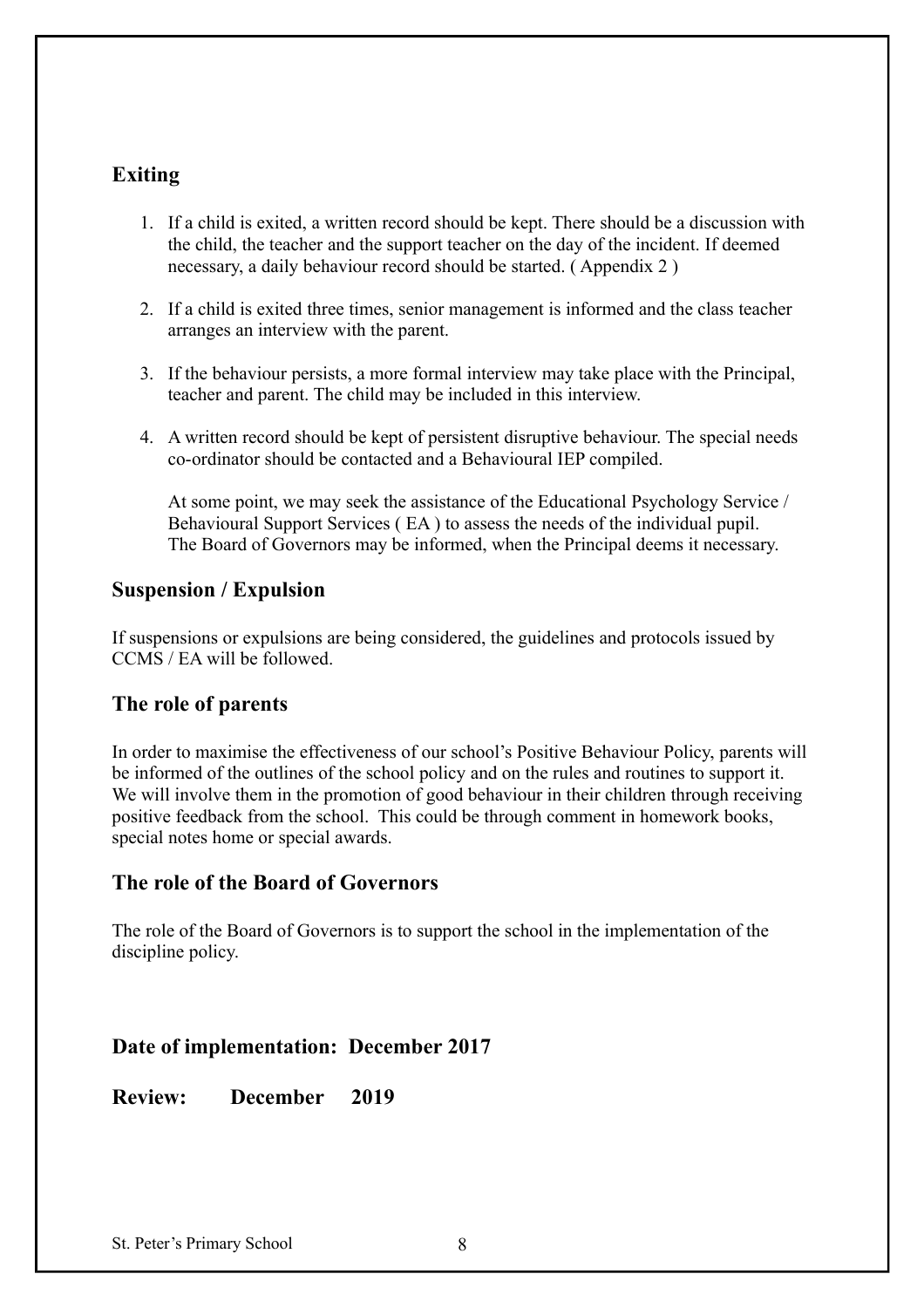## **Appendix 1**

## **PRIMARY 1 – 4**

## **School Rules**

#### **TALKING AND LISTENING RULE**

We talk quietly We listen to each other We put up our hands to speak

### **LEARNING RULE**

We try our best We keep busy We let others work

## **TREATMENT RULE**

We sort out our rows without hitting We talk together We ask teacher to help

#### **MOVEMENT RULE**

We stay in our seats If we need to move – we move quietly

## **CARING RULE**

We are kind to each other We care for our school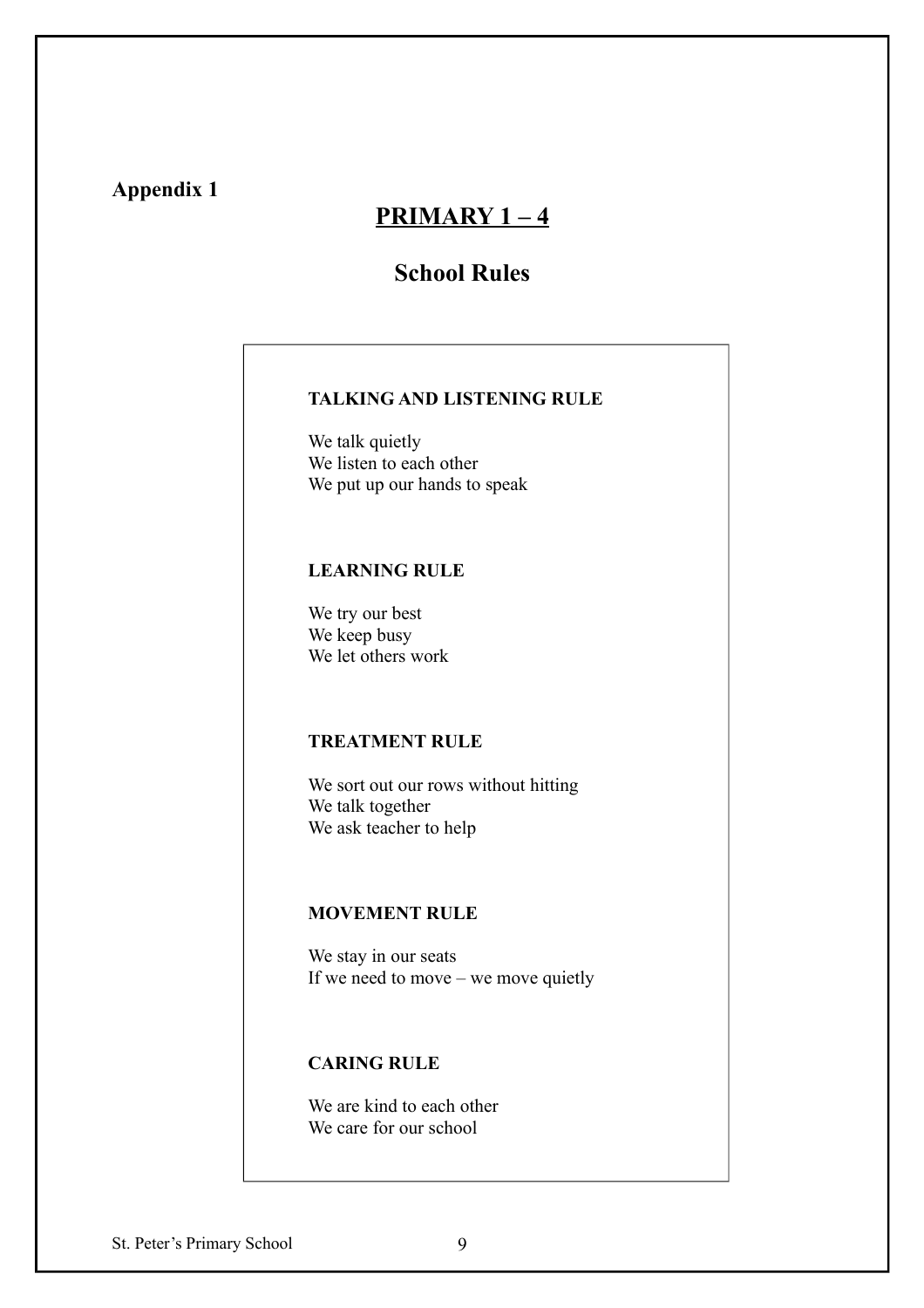## **Appendix 2 cont'd**

## **Primary 5 - 7**

## **School Rules**

#### **TALKING & LISTENING RULE**

When we want to speak we put up our hands When we are talking together we talk quietly We listen to each other We listen to the teacher

#### **LEARNING RULE**

We allow other children to be able to learn We allow the teacher to teach We come prepared for work We try our best

#### **TREATMENT RULE**

If we have a problem with another pupil We talk it over We ask the teacher to help us We settle it without fighting

#### **MOVEMENT RULE**

If we leave our seats we: Move only when we need to Move quietly Move without disturbing other pupils and return quickly to our seat

#### **CARING RULE**

We treat people fairly We are kind to each other We show good manners to each other We care for our school We respect our own and others property